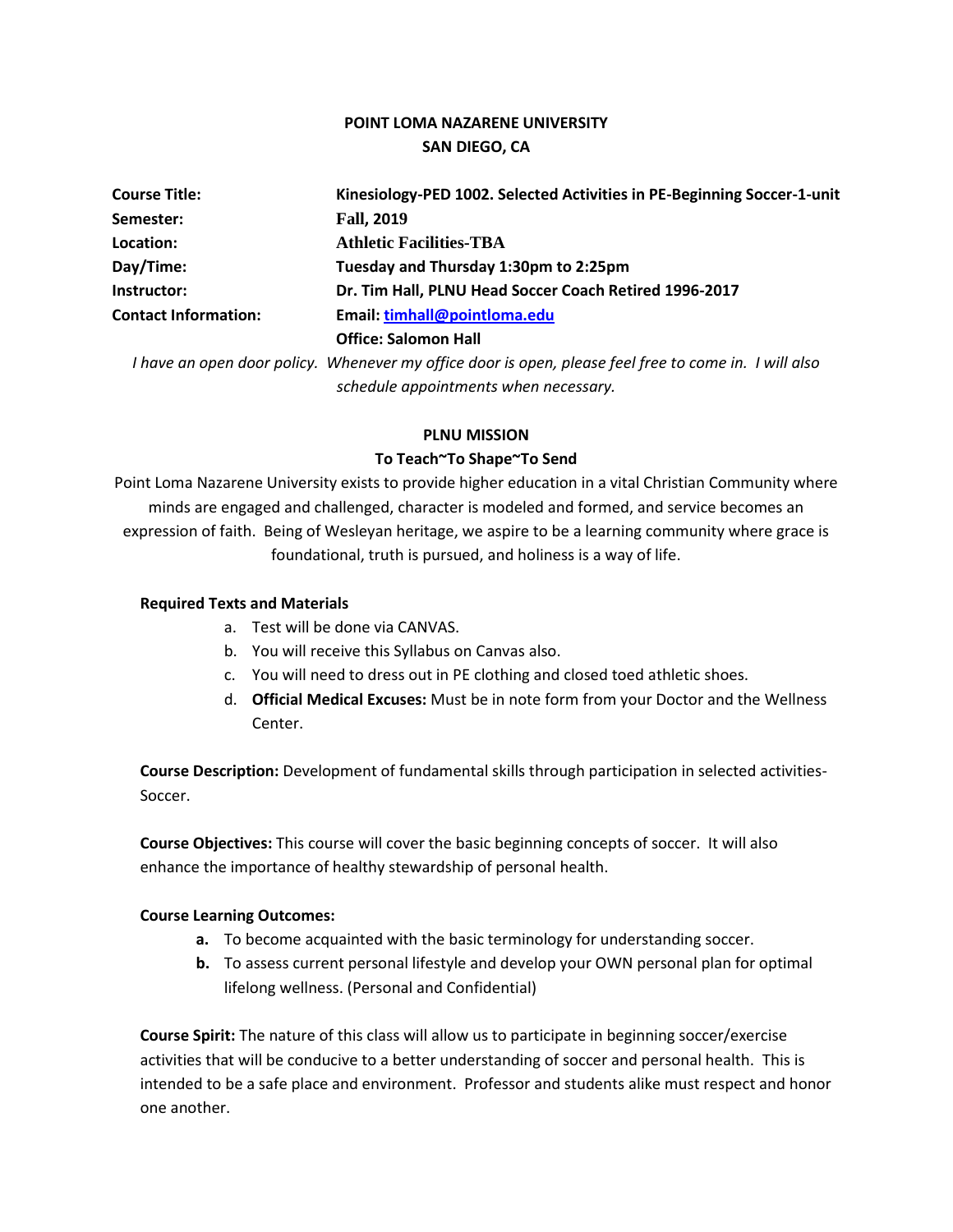### **Assignments:**

- **1. Attendance/Participation:** A major piece for success in this class, is showing up and participating. Both attendance and participation will be given a point value each time we meet. This class will meet two days a week for the semester. You will be allowed two free misses. Any misses thereafter will result in a 10pt reduction. Please make sure to communicate with me in regards to any misses, or any emergencies that may arise.
- **2. Final Exam:** 12/11-7:30am to 10:00am. You will take a test at the end of the semester covering the basic soccer terminology and concepts that we have learned during the semester.
- **3. Class Meetings:** Each class meeting will consist of soccer and health specific activities.

## **Assignment Points**

| <b>Class Activities</b>                 | <b>Points</b>  |  |  |
|-----------------------------------------|----------------|--|--|
| Attendance-28 meetings at 10pts each    | <b>280 pts</b> |  |  |
| Participation-28 meetings at 10pts each | <b>280 pts</b> |  |  |
| Final Exam-12/11-7:30am to 10:00am      | 25 pts         |  |  |
|                                         |                |  |  |
| <b>Total Points</b>                     | 585 pts        |  |  |

### **Grading Scale**

|    |              | A | 93 to 100%   | А- | 90 to 92.99% |
|----|--------------|---|--------------|----|--------------|
| B+ | 88 to 89.99% | В | 84 to 87.99% | -В | 80 to 83.99% |
| C+ | 78 to 79.99% |   | 74 to 77.99% |    | 70 to 73.99% |
| D+ | 66 to 69.99% | D | 60 to 65.99% | D- | 50 to 59.99% |
|    |              |   | to 49.99%    |    |              |